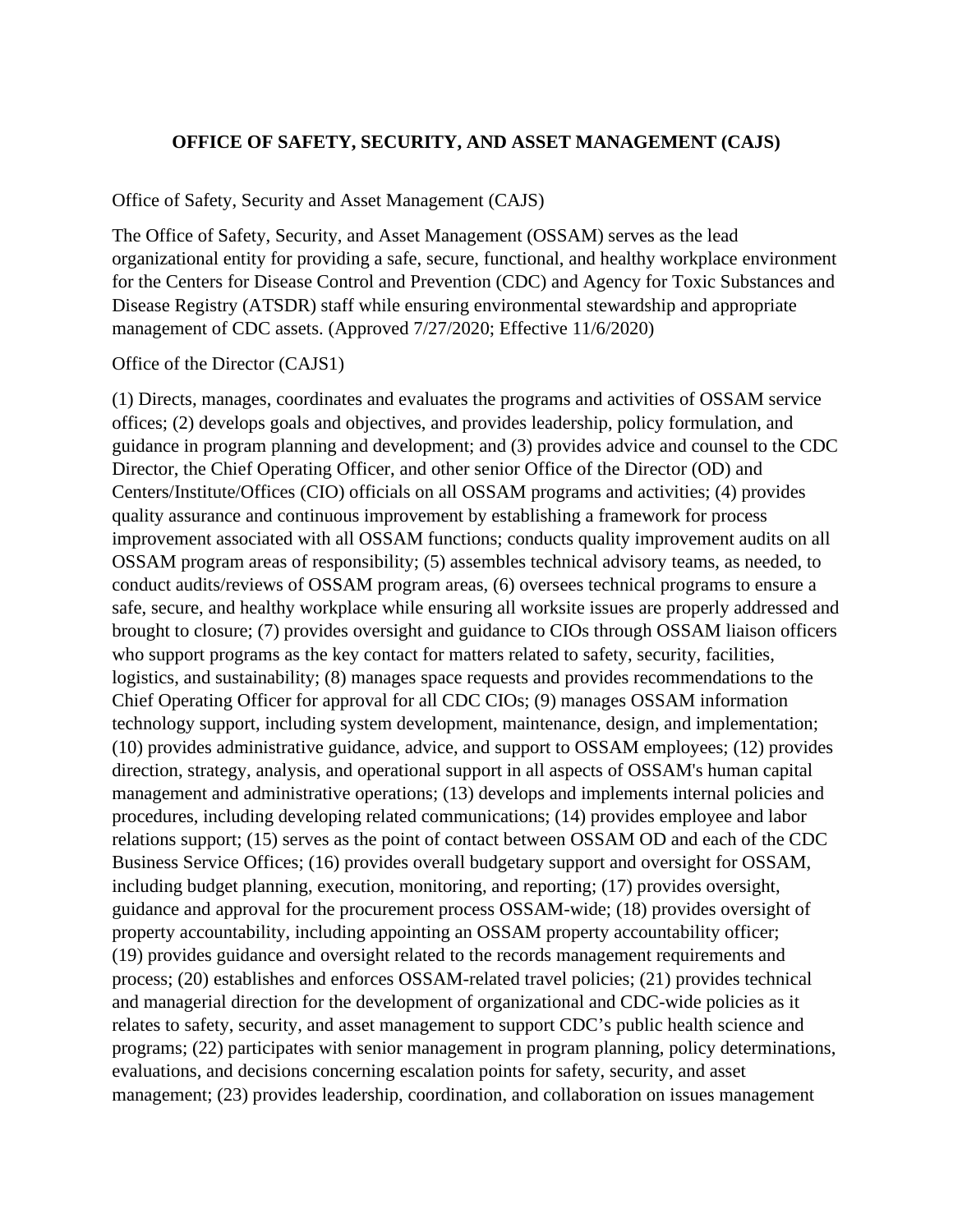and triaging, and ensures the process of ongoing issues identification, management, and resolution; (24) conducts policy analysis, tracking, review, and clearance as it relates to safety, security, and asset management to support CDC's public health science and programs; (25) coordinates with CDC-Washington on authorizations; (26) coordinates with the CDC Office of Financial Resources regarding budget justifications and appropriation matters; (27) manages and responds to Congressional inquiries and media requests as it relates to safety, security, and asset management to support CDC's public health science and programs; (28) serves as the point of contact for the policy analysis, technical review, and final clearance of executive correspondence and policy documents that require approval from the CDC Director, CDC Leadership Team, or officials; (29) leads OSSAM performance management, including the development of strategic plans, performance metrics, dashboards, Quarterly Program Review materials, and Office of the Chief Operating Officer performance management initiatives; (30) provides OSSAM-wide communications support which includes presentations, messages, clearances, emergency notifications, and meetings; (31) ensures accurate and consistent information dissemination, including Freedom Of Information Act requests and CDC's Division of Issues Management, Analysis, and Coordination controlled correspondence; (32) ensures consistent application of CDC correspondence standards and styles; (33) provides leadership, technical assistance, and consultation in establishing best practices in internal and external business communication and implements external communication strategies to promote and protect CDC's brand (e.g., employee communications, intranet, internet and other communication platforms); (34) serves as OSSAM's community engagement arm; and (35) performs Enterprise Risk Management for OSSAM. (Approved 7/27/2020; Effective 11/6/2020)

### Asset Management Services Office (CAJSB)

The Asset Management Services Office (AMSO) provides a safe, secure, healthy, and functional workplace environment for CDC staff by ensuring that assets are managed effectively while maintaining efficient operations and logistical support, customer satisfaction, and environmental stewardship. (Approved 7/27/2020; Effective 11/6/2020)

#### Office of the Director (CAJSB1)

(1) Plans, directs, and coordinates the functions and activities of AMSO; (2) provides management and administrative direction for budget planning and execution, property management, and personnel management within AMSO; (3) provides leadership and strategic support to senior managers in the determination of CDC's long-term facility needs; (4) coordinates the operations of AMSO staff involved in the planning, evaluation, design, construction, and management of facilities and acquisition of property; (5) provides centralized value engineering services, policy development and coordination, and global acquisition planning for AMSO; (6) assists and advises senior CDC officials in the development, coordination, direction, and assessment of facilities and real property activities throughout CDC's facilities and operations, and assures consideration of facilities management implications in program decisions; (7) provides collaboration and centralized consolidation of division reporting requirements and other deliverables to the Department of Health and Human Services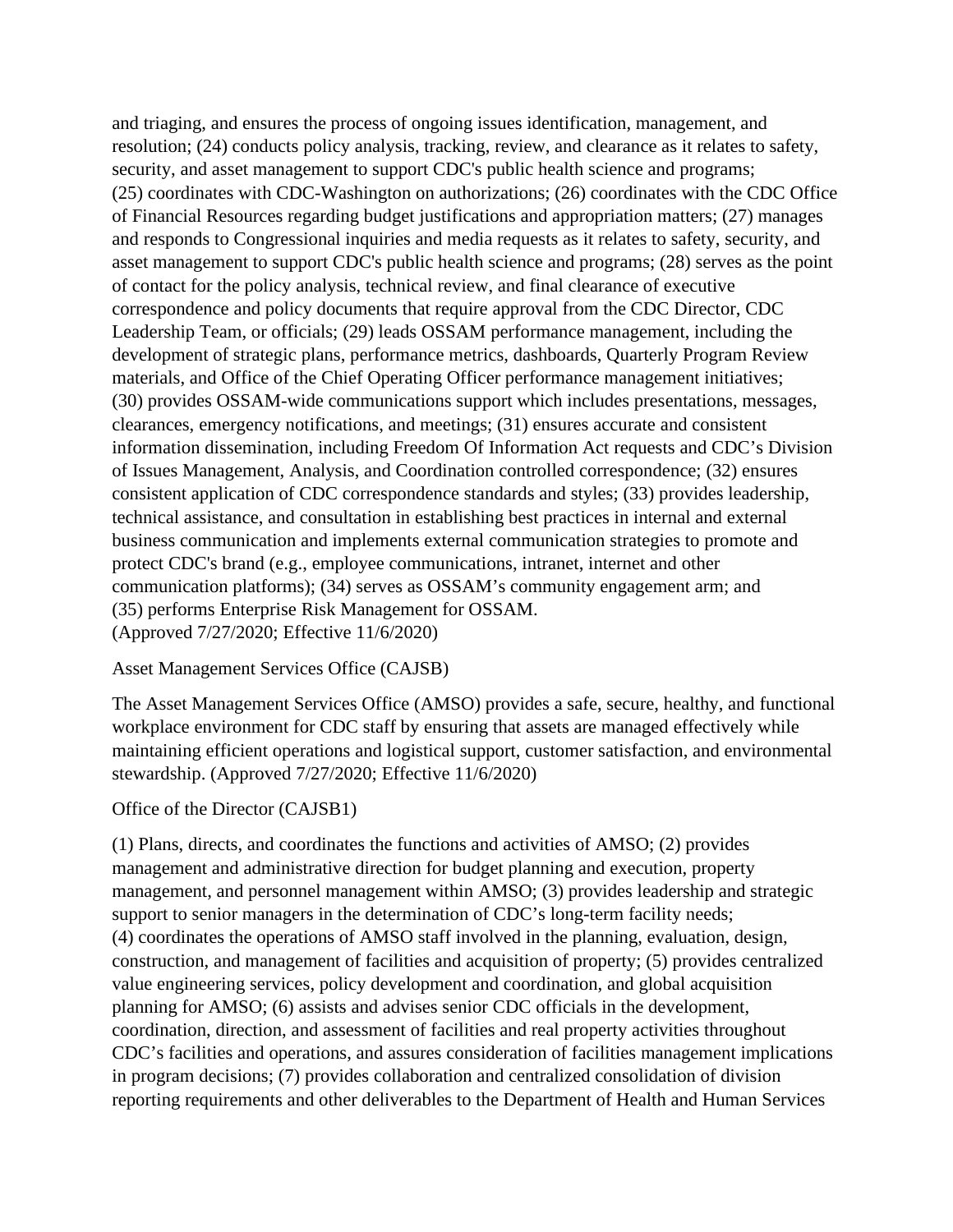(HHS), the Office of Financial Resources (OFR), and other internal and external entities; and (8) oversees functions of the campus portfolio managers who prepare the capital and repair and improvements (R&I), CDC and HHS-level Facility Project Approval Agreements, asset business plans, campus master plans, and special studies, monitors performance indicators to identify/address portfolio deficiencies, serves on project core teams including, Historic Preservation, Green Building, International Facilities, Real Property Acquisition, Asset Management Team and Security Liaison Activities, and administers the National Environmental Policy Act. (Approved 7/27/2020; Effective 11/6/2020)

### Leased Property Management Services (CAJSB12)

(1) Conducts real estate activities throughout CDC, including the acquisition of leased space, and the purchase and disposal of real property for CDC nationwide, with emphasis on current and long- range planning for the utilization of existing and future real property resources; (2) performs space management (assignment and utilization) of all CDC space, both owned and leased, nationwide; (3) provides technical assistance in space planning to meet programmatic needs; (4) executes all easements for owned property, in coordination with campus liaison officers; (5) administers day-to-day management of leased facilities and ensures contract compliance by lessors; (6) provides technical assistance and prepares contract specifications for all repair and improvement projects in leased space; (7) maintains liaison with the General Services Administration regional offices; (8) performs all functions relating to leasing and/or acquisition of real property under CDC's delegation of authority for leasing, including direct lease actions; and (9) coordinates the relocation of CDC personnel within owned and leased space. (Approved 7/27/2020; Effective 11/6/2020)

#### Engineering, Maintenance, and Operations Services Office (CAJSBB)

The Engineering, Maintenance, and Operations Services Office (EMOSO) manages facilities engineering, engineering controls, security systems engineering, fire alarm and life safety, and monitors, operates, and maintains owned buildings, central utility plants, systems, equipment, and performs systems/building commissioning. Specifically, EMOSO: (1) Operates, maintains, repairs, and modifies CDC's Atlanta-area office buildings, laboratories, and plant facilities, and other designated CDC facilities throughout the U.S. and other geographic areas, and conducts a maintenance and repair program for CDC's program support equipment; (2) develops services for new, improved, and modified equipment to meet program needs; (3) provides technical assistance, reviews maintenance and operation programs, and recommends appropriate action for all Atlanta-area facilities and other designated CDC facilities throughout the U.S. and other geographic areas; (4) provides recommendations, priorities, and services for new, improved, or modified equipment to meet program needs; (5) provides maintenance and operation of the central energy plant including structures, utilities production and distribution systems, and equipment; (6) conducts a program of custodial services, waste disposal, incinerations, disposal of biological waste and chemical hazardous waste, and other building services at all CDC Atlanta-area facilities and other designated CDC facilities throughout the U.S. and other geographic areas; (7) provides landscape development, repair, and maintenance at all Atlantaarea facilities and other designated CDC facilities throughout the U.S. and other geographic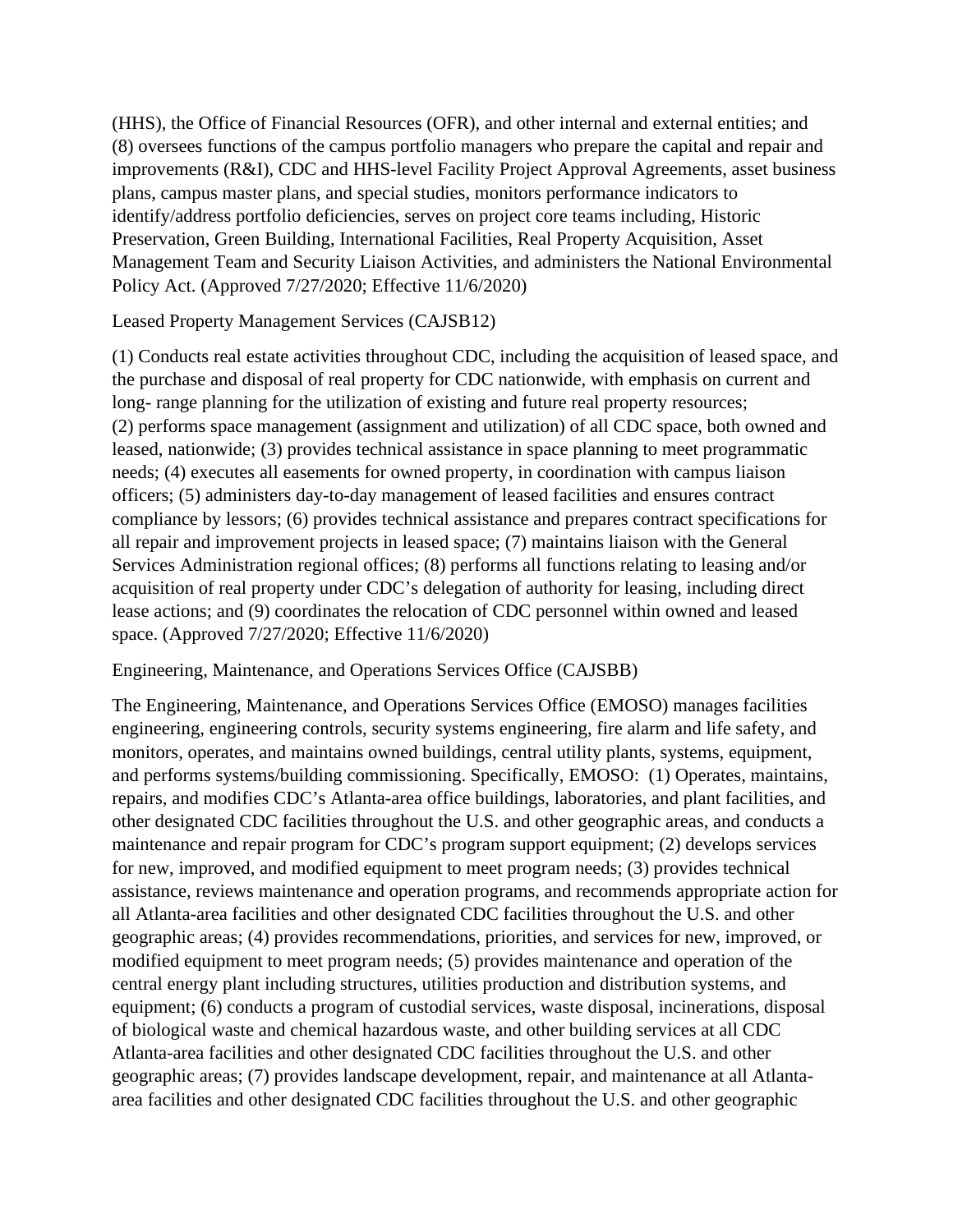areas; (8) provides hauling and moving services for CDC in the Atlanta-area; (9) provides an Integrated Pest Management Program to control insect and rodents for CDC in Atlanta-area facilities; (10) develops required contractual services and provides supervision for work performed; (11) establishes and maintains a computerized system for maintenance services, for stocking and ordering supplies, and replacement parts; (12) provides for pick-up and delivery of supplies and replacement parts to work sites; (13) maintains adequate stock levels of supplies and replacement parts; (14) prepares design and contract specifications, and coordinates completion of contract maintenance projects; (15) manages CDC's Energy Conservation Program for all CDC facilities; (16) reviews all construction documents for energy conservation goals and compliance with applicable CDC construction standards; (17) participates on all core teams and value engineering teams; (18) provides maintenance and inspection for fire extinguishers and fire sprinkler systems; (19) provides services for the procurement of natural gas; (20) develops and maintains a standard equipment list for all CDC facilities; (21) assists the other AMSO offices with facility-related issues, as needed; (22) provides building coordinators to interface with program personnel to keep the building and equipment functioning; (23) functions as the CDC waste and recycling services manager and (24) coordinates the commissioning of new buildings, structures, systems and components, as necessary; (25) manages the Locksmith Office; (26) maintains inventory controls and measures, and implements, installs, repairs, and re-keys all locks with emphasis on the overall physical security of CDC and its owned and leased facilities; (27) provides security recommendations to CDC programs regarding capabilities and limitations of locking devices; (28) provides combination change services to organizations equipped with cipher locking devices; and (29) coordinates with engineers and architects on CDC lock and keying requirements for new construction. (Approved 7/27/2020; Effective 11/6/2020)

#### Projects and Construction Management Services Office (CAJSBC)

Projects and Construction Management Services Office (PCMSO) will manage capital improvement projects and repair and improvement projects and project management and construction services: (1) Provides professional architectural/engineering capabilities, and technical and administrative project support to CDC and the national centers for renovations and improvements to CDC-owned facilities and construction of new facilities via capital improvement projects, and repair and improvement projects; (2) develops project management requirements (including determination of methods, means of project completion, and selection of resources; (3) provides critical path method scheduling support for all large capital construction projects and all repair and improvements projects; and (4) provides central cost estimating support for all large capital construction projects, all R&I projects, special projects, feasibility studies, as requested, and certain work orders, as requested. (Approved 7/27/2020; Effective 11/6/2020)

## Design Support Services Office (CAJSBE)

The Design Services and Support Office (DSSO) provides (1)professional interior design services; (2) document control and records management – including computer-aided design and drafting; (3) computer-aided facilities management; (4) document and records management,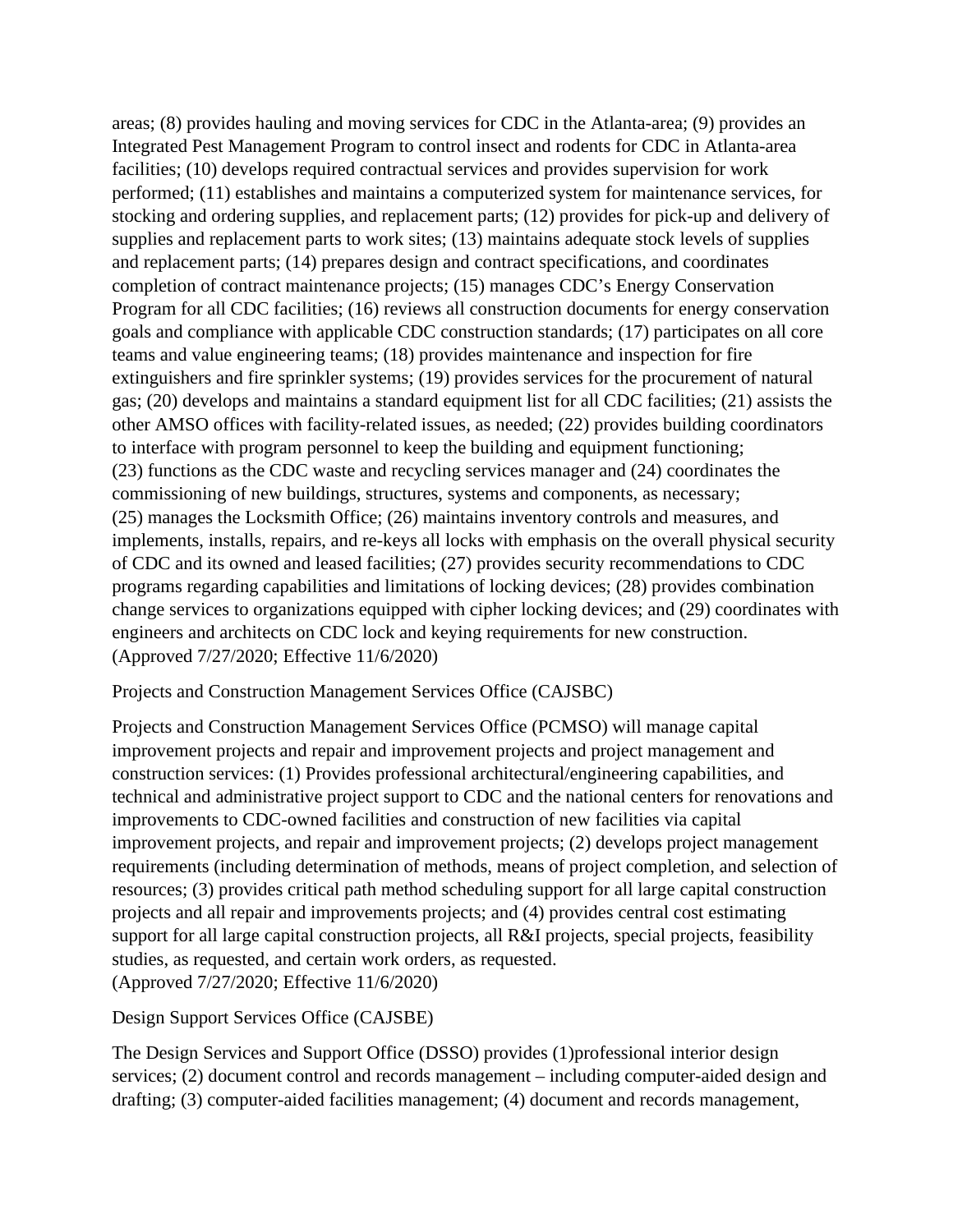architecture/engineering codes and standards management services ensuring proper configuration control; (5) manages, maintains, and archives facility plans, drawings and technical documents including interim and as-built architectural, mechanical, engineering, plumbing, and concept drawings sufficient to provide accurate sf measurements used by Centers, Institutes, and Offices of CDC; (6) maintains space management records in support of work capital fund billing basis; and (7) provides these services and support to all OSSAM customers as well as other BSO customers that require facility drawings/records support in executing mission. (Approved 7/27/2020; Effective 11/6/2020)

# Occupational Health and Safety Office (CAJSC)

The Occupational Health and Safety Office (OHSO) works conjointly with all CDC organizations to help create and maintain a safe environment that is free from recognized hazards for all CDC staff, contractors, and visitors; prepares CDC staff for working in hazardous conditions domestically and abroad; and maintains compliance with relevant health, safety and environmental laws and regulations. (Approved 7/27/2020; Effective 11/6/2020)

## Office of the Director (CAJSC1)

(1) Provides leadership and direction for OHSO to proactively ensure safe and healthy workplaces at CDC worksites for CDC employees, contractors, and visitors, including deployed personnel; (2) serves as the principal advisor to the Director, OSSAM, with responsibility for the CDC health and safety program; (3) plans, identifies and requests required resources for OHSO; (4) directs, manages and evaluates the operations and programs of OHSO; (5) assures compliance with applicable Federal, state, and local health, safety, and environmental laws and regulations; (6) provides the tools, knowledge, and resources needed for workers to be safe and healthy and to protect the communities adjacent to CDC-owned and leased facilities; (7) promotes healthy and safe work practices to help prevent and mitigate the cause of injuries and illnesses within CDC workplaces; (8) provides advice and counsel to the CDC Director and CIO Leadership, CDC Safety Officers, and nationally and internationally assigned CDC staff on health, safety, and environment-related matters; (9) collaborates with domestic and global partners on CDC staff health and safety issues; (10) plans, organizes and directs OHSO health communication strategies and activities; (11) collaborates with CIOs to provide safety training; (12) provides leadership and oversight to the Quality and Compliance Branch; the Industrial Hygiene and Safety Branch; and (13) supports management and operations by providing administrative and financial services. (Approved 7/27/2020; Effective 11/6/2020)

## Quality and Compliance Branch (CAJSCB)

(1) Provides coordination and expertise in program planning, policy development, quality assurance, evaluation, data management, information technology, and risk management to assure compliance; (2) ensures accurate record keeping, reporting, data analysis, and trend identification to improve safety at CDC; (3) provides leadership to ensure completion, updates, and continuous improvement of all required manuals and standard operating procedures; (4) develops and maintains annual quality and safety improvement plans and assessments; (5) conducts continuous quality improvement of data collection through a data management plan which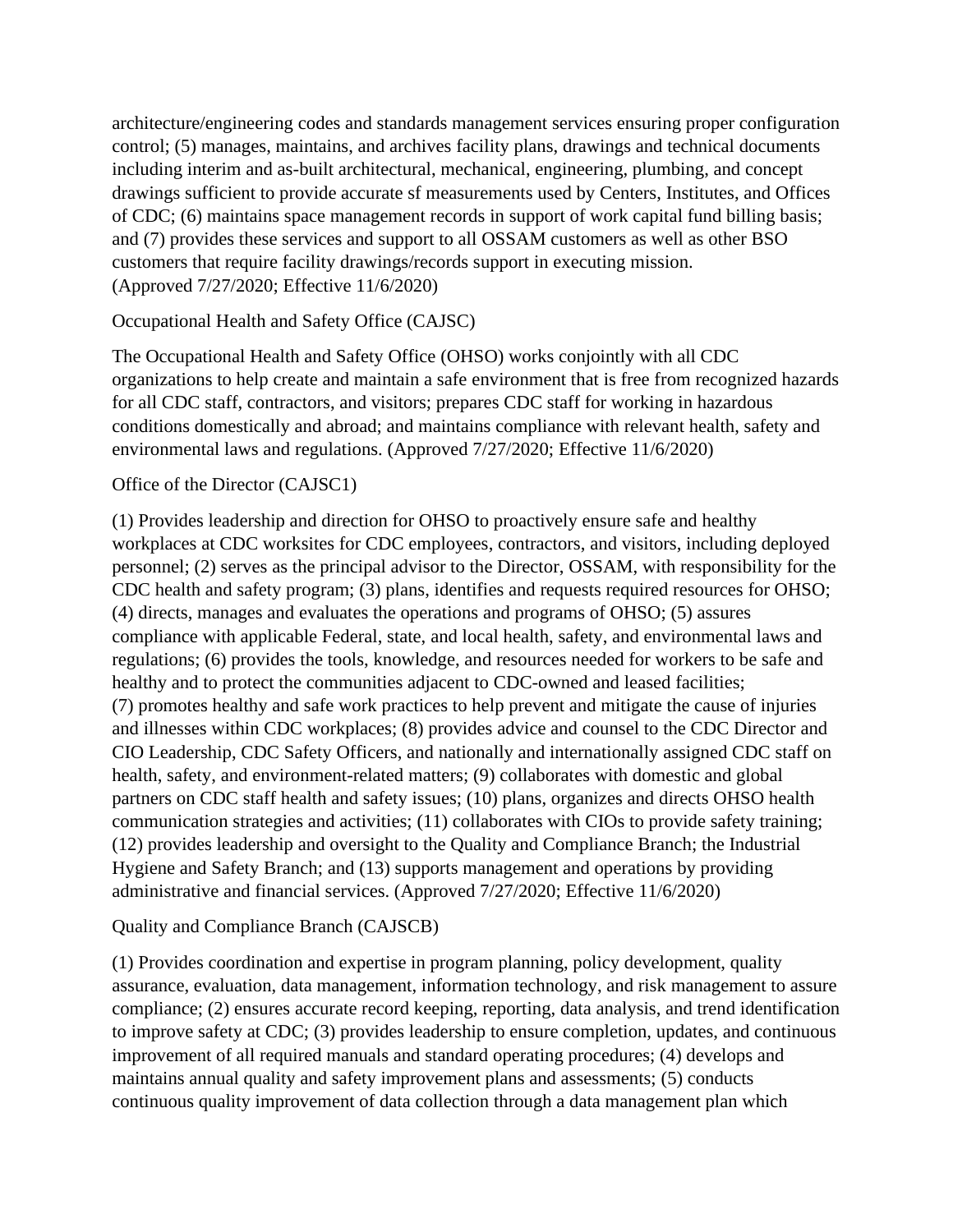includes comprehensive systems review and improvement to support service enhancements; (6) identifies CDC and/or government policy priorities for implementation; (7) serves as a primary source of information and expertise regarding policies, activities, and issues related to safety and health; (8) develops quality improvement strategies for customer service and service enhancements that will be incorporated in OHSO program, strategic, and performance plans; and (9) provides ongoing assessments and analysis to identify continuous quality improvement to ensure all OHSO staff provide consistent and accurate information to stakeholders and CDC. (Approved 7/27/2020; Effective 11/6/2020)

Industrial Hygiene and Safety Branch (CAJSCC)

(1) Identifies, assesses, mitigates, and monitors hazards in the workplace; (2) provides leadership, expertise, and training on safety/occupational health and industrial hygiene; (3) provides occupational health and safety technical and consultative services to all (owned and leased) CDC campuses to assure compliance with Federal Occupational Health and Safety Standards, and to provide a workplace free of recognized hazards; (4) supports safety activities of domestic and global staff through the establishment of a safety and occupational health plan, the development and implementation of the risk management policy, and coordination of standard operating procedures with the CIOs; (5) conducts comprehensive safety reviews through safety surveys and audits to ensure that CDC workplaces are free from potential and identified hazards; (6) provides coordinated responses to requests that reflect OHSO policy and compliance standards; and (7) conducts health and safety surveys, accident/illness investigations, safety help desk response/investigations, ergonomic evaluations and follow-ups, employee and workplace monitoring for chemical exposures, noise, indoor air quality and other chemical and physical hazards, job hazard/job safety assessments and use of personal protective equipment, lock-out tag-out procedures, environmental audits and compliance, contractor health and safety plan review, and requested safety support services. (Approved 7/27/2020; Effective 11/6/2020)

#### Worklife Wellness Office (CAJSD)

The Worklife Wellness Office (WWO) provides an environment that promotes a culture that improves the health and well-being of workers by integrating effective policies, programs, and processes accessible to all staff to sustain and improve performance, increase readiness, and support healthy choices and behaviors. Specifically, WWO: (1) Provides a core set of services and resources related to health and wellness including preventive screenings, health education and campaigns, health consults, personalized evaluation, counseling, and follow-up care/referrals; (2) engages in holistic organizational wellness efforts such as benchmarking best practices, implementing or maintaining proper policy, systems, linkages, physical environment, social environment, and external partners/coalitions outreach; (3) oversees the lifestyle fitness centers; (4) directs the employee assistance program; (5) manages the vending and food services for Atlanta campuses; and (6) manages the wellness educational offerings and provides resilience support to staff involved in emergency responses throughout the agency. (Approved 7/27/2020; Effective 11/6/2020)

Security Services Office (CAJSE)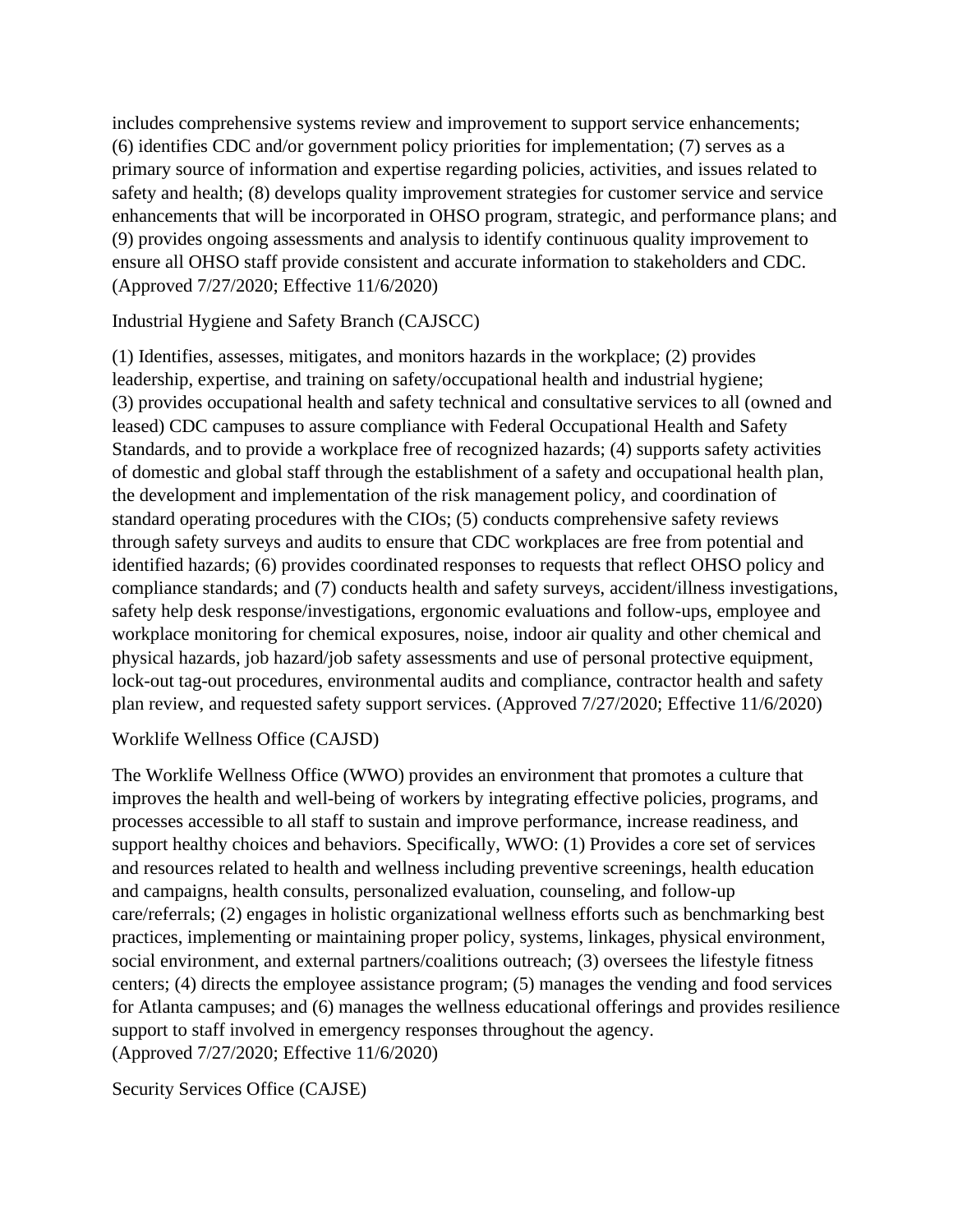The Security Services Office (SSO) serves as the lead organizational entity for providing the overall framework, direction, coordination, implementation, oversight and accountability for CDC's infrastructure protection, and personnel security program. Specifically, SSO: (1) Serves as the primary liaison for homeland security activities; (2) provides a secure work environment for CDC/ATSDR personnel, visitors and contractors; and (3) plans and implements CDC's crisis management activities which ensure a continued public health response to the nation. (Approved 7/27/2020; Effective 11/6/2020)

#### Office of the Director (CAJSE1)

(1) Directs, manages, coordinates and evaluates the programs and activities of SSO; (2) develops goals and objectives, and provides leadership, policy formulation and guidance in program planning and development; (3) prepares, reviews, and coordinates budgetary, informational, and programmatic documents; and (4) and serves as a liaison to local, state, and Federal law enforcement entities and security personnel within other HHS Operating Divisions. (Approved 7/27/2020; Effective 11/6/2020)

### Physical Security Operations Branch (CAJSEC)

The Physical Security Operations Branch (PSOB) coordinates and implements security operations, including access control and crisis management, for the CDC Headquarters campus and directs and oversees the security guard contract for Atlanta facilities. Specifically, PSOB: (1) Provides coordination, guidance, and security operations; (2) provides campus-wide access control; (3) provides management and oversight of contract guard force and local police; (4) conducts physical security during emergency operations; (5) promotes theft prevention, provides training and conducts investigations; (6) conducts site surveys to assess all physical security activities and correct deficiencies, and implement improvements as necessary; (7) manages and operates CDC's Security Operations Center (SOC) 24 hours a day, seven days a week at the Roybal campus, and other sites as constructed; (8) coordinates nationwide security operations through the Roybal campus SOC; (9) maintains 24-hour emergency notification procedures; (10) manages and maintains the emergency alert system; (11) improves and expands video monitoring to ensure the security of all employees, visitors, contractors and the general public while at the CDC; (12) provides coordination, guidance, and security operations for all Global Communication Center events and visits; (13) manages and coordinates the security of all visitors and guests to all Atlanta-area CDC campuses; (14) Provides coordination, guidance, and security operations to all facilities CDC, including all owned and leased sites; (15) provides campus-wide access control for all the Atlanta leased sites, the Chamblee and Lawrenceville campuses, Anchorage, Alaska, and Fort Collins, Colorado, and all other CDC laboratories; (16) provides management and oversight of contract guard force and local police; (17) responsible for physical security during emergency operations; (18) promotes theft prevention, provides training and conducts investigations; (19) conducts site surveys to assess all physical security activities and correct deficiencies and implement improvement as necessary; (20) manages and maintains the emergency alert system; (21) maintains 24-hour emergency notification procedures for Fort Collins, Colorado, San Juan, Puerto Rico, and Anchorage, Alaska; (22) manages and operates CDC's SOC 24 hours a day, seven days a week at Roybal, Ft. Collins, and other sites as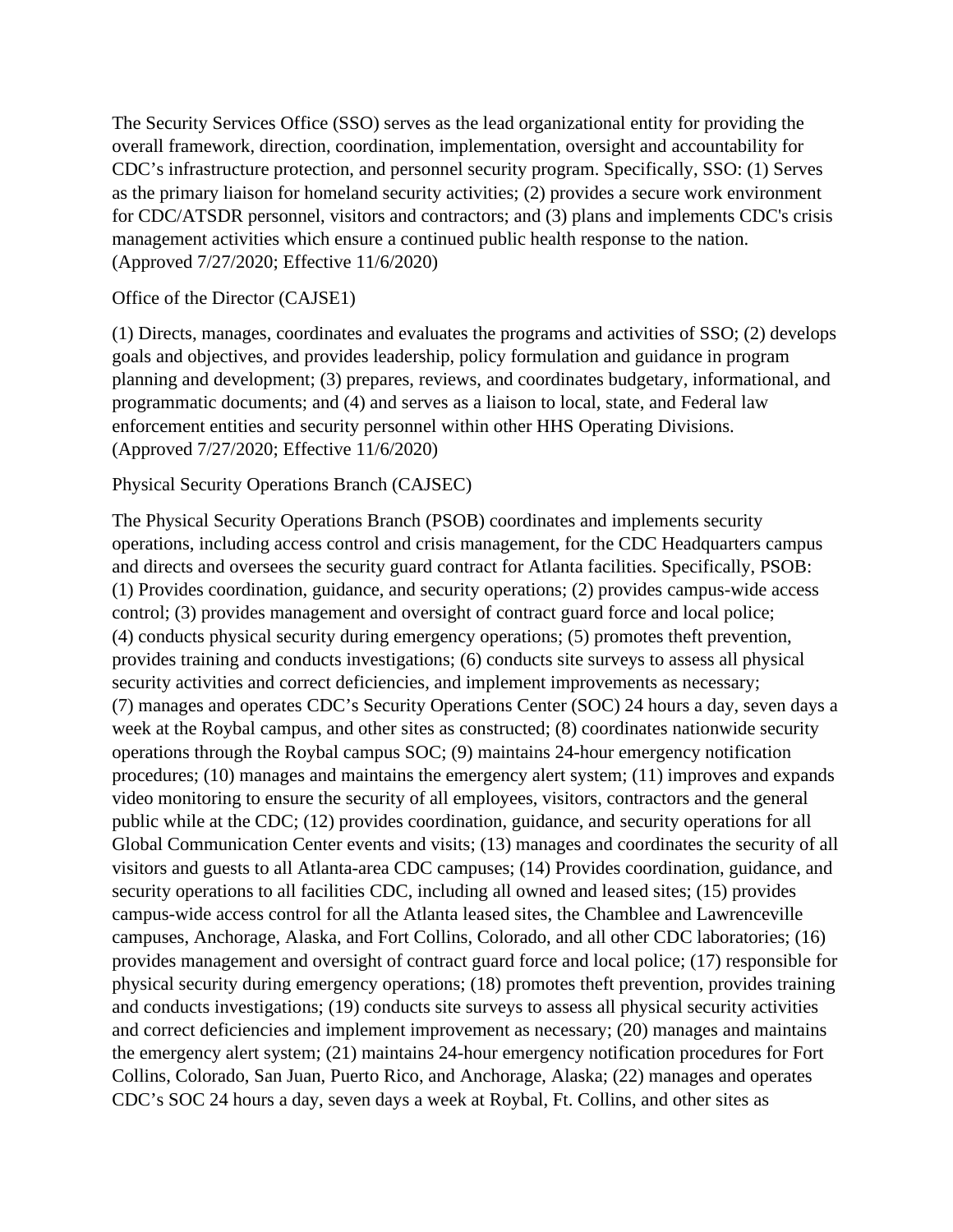constructed; (23) improves and expands video monitoring to ensure the security of all employees, visitors, contractors and the general public while at the CDC; (24) manages and coordinates Select Agent security and the CDC Safety and Security Plan; (25) manages and maintains the Intrusion Detection Automated system, including P2000; (26) provides coordination, guidance, and security operations for all CDC laboratories nationwide; and (27) performs parking administration. (Approved 7/27/2020; Effective 11/6/2020)

### Personnel Security Branch (CAJSED)

(1) Conducts background investigations and personnel suitability adjudications for employment with CDC in accordance with 5 CFR 731, Executive Order 12968 and Executive Order 10450; (2) submits documentation for security clearances, and maintains an access roster in a security clearance database; (3) implements high risk investigations such as Public Trust Investigations for employees GS-13s and above who meet HHS criteria standards for employees working in Public Trust positions; (4) conducts adjudications for National Agency Check with Inquiries cases and assists HHS in adjudicating security clearance cases; (5) provides personnel security services for full time employees, guest researchers, visiting scientists, students, contract employees, fellows, and the commissioned corps; (6) conducts initial "Security Education Briefing" and annual Operational Security Training; (7) coordinates employee drug testing; (8) provides identification badges and cardkey access for personnel within all CDC metro Atlanta area facilities as well as some out-of-state CDC campuses; (9) enrolls individuals with a security clearance or approval in the biometric encoding system; (10) maintains hard copy records of all individuals' requests and authorizations for access control readers; and (11) manages and operates cardkey systems. (Approved 7/27/2020; Effective 11/6/2020)

## Internal Emergency Management Branch (CAJSEE)

(1) Leads a comprehensive internal emergency management program that efficiently coordinates CDC resources to, first and foremost, protect lives, then to safeguard the environment and property through mitigation, preparedness training, response, continuity and recovery from all natural, man-made and technological hazards that may impact CDC facilities; (2) implements, maintains, and updates CDC's Occupant Emergency Plan/Program; (3) conducts and evaluates annual tabletop, functional, and full-scale exercises for all CDC facilities with Designated Officials and Occupant Emergency Organizations; (4) recommends future emergency management and emergency response-related programs, policies, and/or procedures; (5) provides leadership and coordination in planning and implementation for internal emergencies; and (6) provides leadership and coordination in planning and implementation for internal emergency incidents affecting the CDC facilities, including incident response and support. (Approved 7/27/2020; Effective 11/6/2020)

Logistics and Property Management Services Office (CAJSG)

(1) Develops and implements CDC-wide policies, procedures, and criteria necessary to comply with federal and departmental regulations governing inventory management; property administration; property reutilization and disposal; supply management; shipping, receiving, distribution; (2) determines, recommends, and implements procedural changes needed to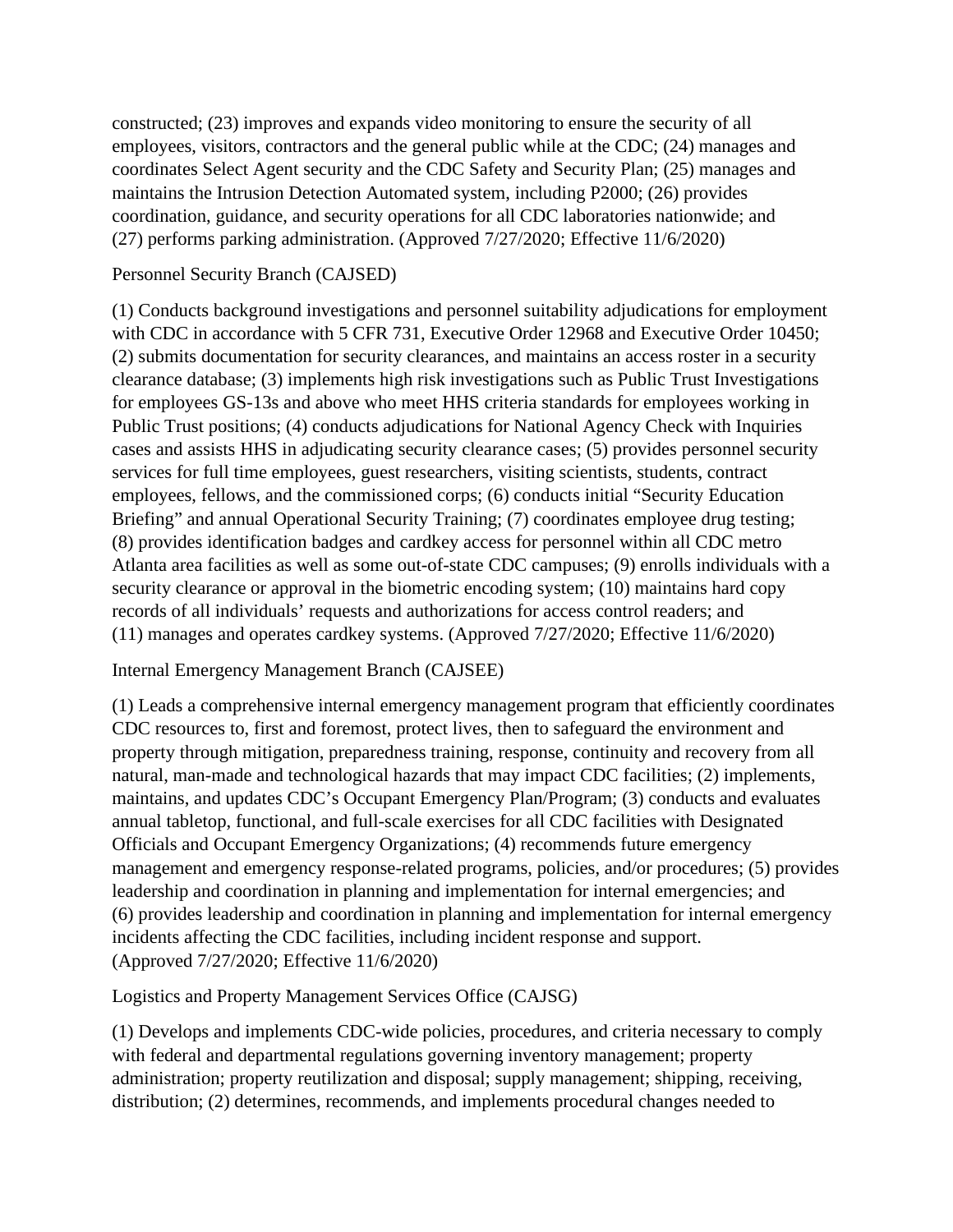maintain effective management of CDC property including but not limited to: inventory control; property records; and property reutilization and disposal; (3) provides audits, training and technical assistance to CDC Centers/Institute/Offices on inventory management; property administration; property reutilization and disposal including medical and scientific equipment; supply management; and property receiving; (4) determines the requirement for and serves as the functional proponent for the design, test, and implementation of logistics management systems; (5) represents CDC on inter- and intra- departmental committees relevant to logistical functions; (6) serves as the CDC liaison to HHS and other federal agencies on logistical matters such as inventory management; property administration; property reutilization and disposal including chemical hazardous waste; supply management; and receiving and distribution; (7) functions as the CDC waste and recycling services manager; (8) provides medical maintenance management support for CDC's personal property; (9) provides logistics and movement planning support for CDC CIOs; (10) establishes branch goals, objectives, and priorities, and assures consistency and coordination with overall OSSAM logistical goals and objectives; (11) provides expertise for shipping activities, domestic and overseas; (12) determine, recommend, and implement procedural changes needed to maintain effective management of CDC transportation services including but not limited to: shipping and return of CDC material and transportation of freight, and fleet management; (13) represent CDC on inter- and intra- departmental committees relevant to logistics activities; and (14) develop and implement CDC-wide policies, procedures, and criteria necessary to comply with federal and departmental regulations governing transportation and fleet management. (Approved 7/27/2020; Effective 11/6/2020)

#### Public Health Intelligence Office (CAJSH)

(1) Provides leadership and operational and technical support for development, and implementation of intelligence consumption activities; (2) analyzes and disseminates intelligence related to public health, medical and scientific intelligence, counterintelligence, insider threat, and global security; (3) researches, compiles, produces, and provides classified and unclassified briefings; (4) performs prepublication review of classified and sensitive information; (5) serves as the CDC liaison with U.S. intelligence community agencies; (6) provides global security oversight in coordination with U.S. government agencies, international organizations, and nongovernmental organizations; (7) identifies training needs and recommends specific training objectives to be met and the methods to achieve them; (8) develops, implements, and presents sound and well-grounded training programs to prepare CDC staff members pending deployments or travel abroad; (9) performs security assessments of and technical assistance to CDC international facilities; (10) supports CDC international operational goals through membership on the Department of State Overseas Security Policy Board; (11) provides oversight of the Defensive Counterintelligence and Insider Threat program; (12) processes non-United States citizen requests for physical or logical access; (13) provides guidance over all security issues related to foreign travel matters; (14) provides policy and implementation guidance on all standards and requirements related to the processing and storing of controlled unclassified information; (15) manages and operates CDC's Sensitive Compartmented Information Facility (SCIF) and its secure communications systems; (16) maintains accreditation of CDC's SCIF; (17) manages and operates collateral-level secure facilities nationally; (18) provides policy and